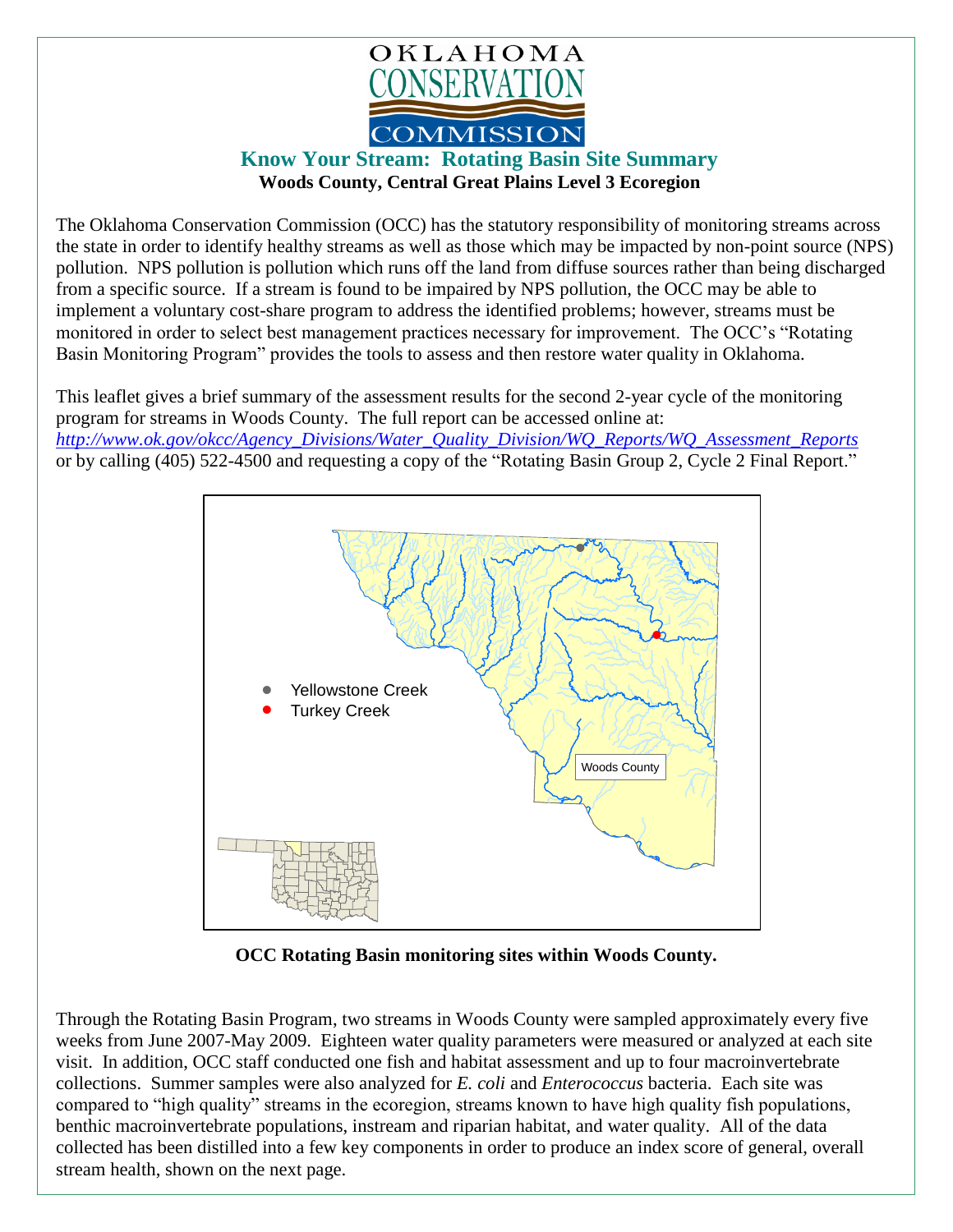**Summary of general stream health as determined by comparison to high quality streams in the Central Great Plains ecoregion and by assessment using Oklahoma State Water Quality Standards***†***.**

|                                                       | <b>Moderate</b>                    |                     |
|-------------------------------------------------------|------------------------------------|---------------------|
| moderate<br>good<br>poor                              | <b>Yellowstone Creek</b>           | <b>Turkey Creek</b> |
| <b>Overall Stream Health</b>                          | 35                                 | 33                  |
| Phosphorus                                            | 5                                  | 5                   |
| Nitrogen                                              | 5                                  | 5                   |
| Ammonia                                               | 5                                  | 5                   |
| Dissolved Oxygen                                      | 5                                  | 5                   |
| pH                                                    | 5                                  | 5                   |
| Turbidity                                             | 5                                  | 5                   |
| Salts (chloride, sulfate, TDS)                        | $-5$                               | $-5$                |
| Fish                                                  | 5                                  | 5                   |
| Macroinvertebrates                                    | 5                                  | 3                   |
| Instream/Riparian Habitat                             | 5                                  | 5                   |
| Bacteria                                              | $-5$                               | $-5$                |
|                                                       | Scale of 1-5 with 5 being the best |                     |
| KEY:<br>1=significantly worse than high quality sites |                                    |                     |
| 3=not as good as high quality sites but not impaired  |                                    |                     |
| 5=equal to or better than high quality sites          |                                    |                     |

-5=impaired by state standards

**Note: Most streams in Oklahoma are impaired by at least one type of bacteria.**

**Yellowstone Creek (OK610010-01-0270C):** This stream is listed as impaired by state standards for elevated salts and bacteria levels. All other parameters are comparable to high quality streams in the ecoregion.

**Turkey Creek (OK621010-01-0230G):** This stream is listed as impaired by state standards for elevated salts and bacteria levels. All other parameters are comparable to high quality streams in the ecoregion except the macroinvertebrate community which is of slightly poorer quality.

*† The use of Oklahoma Water Quality Standards to assess streams and the 2010 results are described in the DEQ's 2010 Integrated Report, accessible online at: http://www.deq.state.ok.us/wqdnew/305b\_303d/2010\_integrated\_report\_entire\_document.pdf*